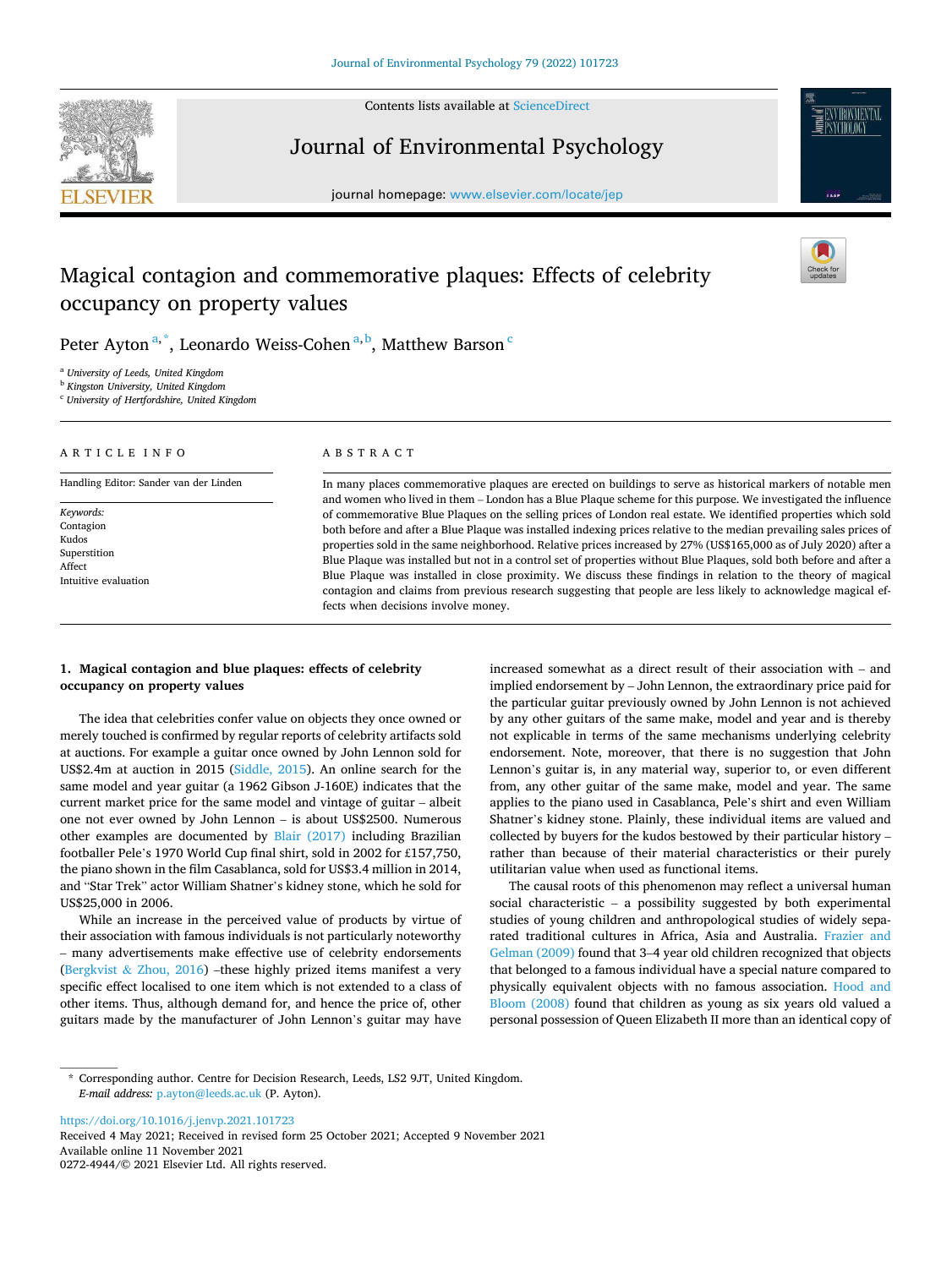the same object with no such history.

A concept identified by anthropological researchers and touted as a mechanism for explaining how objects acquire exceptional value purely as a result of being owned by, or in some way connected with, a noted individual, is belief in "magical contagion" - elaborated by psychologist Paul Rozin and colleagues in a large number of publications (e.g. Nemeroff & [Rozin, 1994](#page-6-0); Rozin & [Fallon, 1987; Rozin et al., 1986; Rozin](#page-7-0)  [et al., 1989](#page-7-0)). First described by anthropologists around the turn of the 20th century - initially by Edwin [Tylor \(1871\)](#page-7-0) and later developed by James [Frazer \(1890\)](#page-6-0) and Marcel [Mauss \(1972\)](#page-6-0) - the law of contagion can be summarized as: once in contact, always in contact. [Rozin and Nem](#page-7-0)[eroff \(1990\)](#page-7-0) cite the Scottish anthropologist James Frazer ([Frazer, 1890\)](#page-6-0) who attributed belief in contagion as a world-wide phenomenon to account for a wide variety of magical practices and beliefs in traditional cultures. According to [Frazer \(1890\)](#page-6-0), "things which have once been in contact with each other continue to act on each other at a distance after the physical contact has been severed" (p. 52) and that: "… things act on each other at a distance through a secret sympathy, the impulse being transmitted from one to the other by means of what we may conceive as a kind of invisible ether" (p. 54).

Consistent with the idea that magical *contagion* – and not just mere association - is responsible for the high prices paid for celebrity artifacts, [Newman and Bloom \(2014\)](#page-6-0) found that the amount of physical contact between the object and the celebrity positively predicts the final bids for items that belonged to well-liked individuals (e.g., John F. Kennedy) but negatively predicts final bids for items that belonged to disliked individuals (e.g., Bernie Madoff). Moreover, when asked to bid on a sweater owned by a well-liked celebrity, participants report that they would pay substantially less if it was sterilized before they received it; however, sterilization increased the amount they would pay for a sweater owned by a disliked celebrity. [Fedotova and Rozin \(2018\)](#page-6-0) also report studies showing that, for a range of contagion scenarios, association cannot account for the potency of contagion effects. For example, more individuals are upset about holding in their hands a dictionary owned and used by Hitler than a brand new copy of Mein Kampf, although the association value of Mein Kampf with Hitler is higher.

The personal history of objects, in terms of contact with people with positive or negative relations to an individual can powerfully influence behavior, however most of the examples of contagion cited by Rozin and his colleagues have involved negative effects; for example many people are reluctant to try on a sweater they are told was once worn by Adolf Hitler, even if it has been freshly laundered [\(Rozin et al., 1989](#page-7-0)). While positive and negative contagion effects are both measurable, negative effects of contagion appear both more frequent and more potent than positive effects [\(Rozin et al., 1989](#page-7-0)). According to [Rozin and Royzman](#page-7-0)  [\(2001\)](#page-7-0) this positive-negative asymmetry reflects a general tendency in humans and other animals to learn more rapidly about, and respond more strongly to, negative events (see also [Baumeister et al., 2001](#page-6-0); Tierney & [Baumeister, 2019\)](#page-7-0). [Rozin et al. \(1986\)](#page-7-0) point out that while positive contagion is prevalent in some cultures, such as the Hua of New Guinea where the value of a food for a particular person is enhanced if it is spat on by someone in a positive relation to that person, negative effects are reportedly more potent even among the Hua.

A vivid illustration - and a clue to the cause - of this asymmetry is offered by [Rozin and Fallon \(1987\)](#page-7-0) who quoted the words of an evidently sagacious Nebraska car mechanic: "A drop of sewage spoils a barrel of wine, but a drop of wine does nothing for a barrel of sewage." (p. 32). Because there are no "contaminants" on the positive side that can match the potency and rapid action of negative toxins and harmful micro-organisms, negative effects will be stronger. In the same vein [Rozin and Royzman \(2001\)](#page-7-0) note that brief contact with a cockroach will usually render a delicious meal inedible but that the inverse phenomenon - rendering a pile of cockroaches on a platter edible by contact with one's favorite food - is unheard of. Moreover, and notwithstanding the somewhat extraordinary and culturally specific example of the Hua spitting on food cited above, Rozin and Royzman note that there is no

way to render a dish of a disliked food more palatable by merely bringing it into contact with something: "What could you touch to that food to make it desirable to eat - that is, what is the anticockroach? Nothing!" (p. 296). This asymmetry may reflect a primary feature of human emotion: [Rozin and Fallon \(1987\)](#page-7-0) claim that although disgust is generally considered a basic negative emotion, there is no basic positive emotion as its opposite. More recently [Nemeroff and Rozin \(2018\)](#page-6-0) have acknowledged that positive contagion is much more substantial and far reaching than had previously been realized and suggest that one reason for the "relative spottiness" of positive contagion effects in early research is that positive effects may have competed with negative ones in many of the examples used; for example, although Mother Teresa's sweater is positive because of Mother Teresa's essence, it may also carry some negativity because of the possibility of sweat, dirt, and germs (given the type of work she did, and where). This possibility allows that some cases of positive contagion could be unambivalent and hence stronger.

A further impediment to the manifestation of positive effects of magical contagion on monetary valuation is reported by Rozin et al. (2007) who found that people are substantially less likely to acknowledge magical effects when the judgments involve money (e.g., amount willing to pay to avoid an "unpleasant" magical contact) than they are when using preference or rating measures. While survey respondents indicated they were less willing to rent a condominium if they discovered it had previously been rented by a murderer for one week, the proportion of respondents *not* demonstrating any "magical effect" was substantially greater when the judgments involved money - when they were asked to indicate the highest rental price they would be willing to pay. Rozin et al. concluded that money makes the mind less magical. They related this to a proposal from [Amir and Ariely \(2007\)](#page-6-0) that when people make payment decisions they consider not only their preferences for different alternatives but also more general guiding principles and behavioral rules that can override preferences. According to this view: "when money is involved, the rule becomes activated and causes their choices to be based on the rule, not on their preferences" (Amir & [Ariely,](#page-6-0)  [2007,](#page-6-0) p. 145).

This proposal in turn developed earlier work by Hsee et al. (2003) who, while acknowledging evidence that choices are often driven by decision makers' affect toward the choice options (e.g. Hsee & [Rotten](#page-6-0)[streich, 2004](#page-6-0); [Loewenstein et al., 2001](#page-6-0); [Slovic et al., 2002\)](#page-7-0), also provided evidence that people sometimes overly focus on rationalistic attributes, such as economic values, quantitative specifications and functions and consequently underweight more affective attributes. [Hsee](#page-6-0)  [et al. \(2003\)](#page-6-0) cited an earlier study by [Hsee \(1999\)](#page-6-0) who asked participants to imagine that, as the prize for winning a lottery, they could choose either a small and inexpensive (0.5 oz/US\$0.50) chocolate which was in the shape of a heart, or a larger and more expensive (2 oz/US \$2.00) chocolate which was in the shape of a cockroach "that looks extremely real and disgusting". When asked to predict which chocolate they would enjoy eating more, most respondents favored the heart-shaped one, but when asked which one they would choose, most picked the roach-shaped one.

[Hsee et al. \(2003\)](#page-6-0) argued that this inconsistency arose because, when making decisions, people assign more weight to the more quantitative attributes central to economic calculus – and less weight to more affective attributes - than they do in their predictions of consumption experience, a phenomenon they labelled 'lay economism'. Lay economism identifies the idea that economic calculus urges decision-makers to choose the option that entails the greatest (perceived) economic gains - even if this flouts their (less economically tangible) preferences. [Hsee et al. \(2003\)](#page-6-0) acknowledged an irony of 'lay economism' – that, in focusing on more quantitative attributes and discounting more affective attributes, what a lay economist would do may be quite the opposite of what a real economist would recommend: "No right-minded real economist would say that … one should choose the more expensive, roach-shaped chocolate if one would not enjoy it." [\(Hsee et al., 2003,](#page-6-0) p.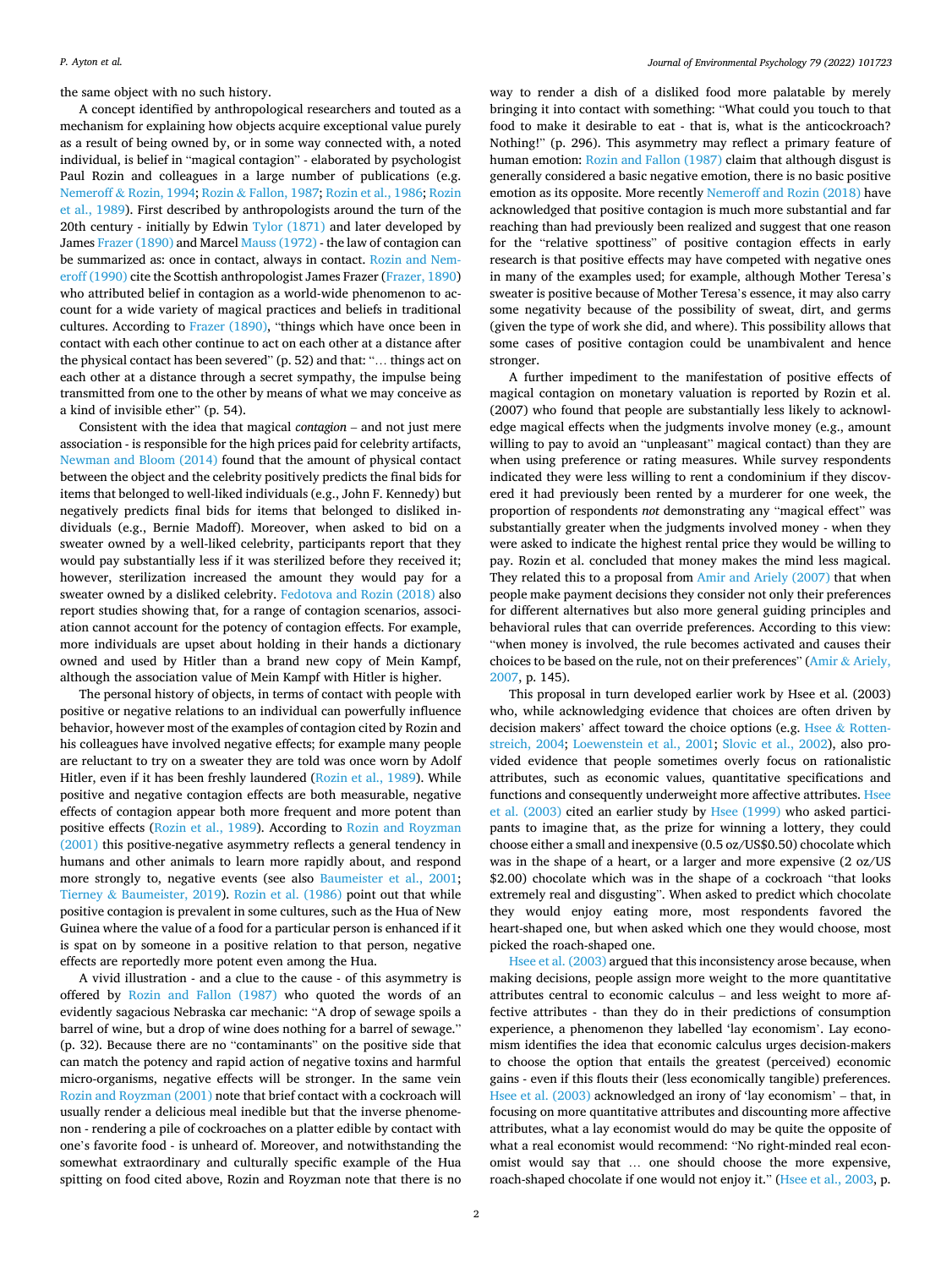## 261).

We return to this issue in the "Discussion" section but note for now that the 'lay economism' phenomenon would potentially counter any effects of magical influence on economic valuations.

In this context we investigated the effect of commemorative Blue Plaques on the value of properties in London. The London Blue Plaques scheme was started in 1866 and is thought to be the oldest of its kind in the world. According to English Heritage – the organization which runs the scheme: "Across the capital over 900 plaques, on buildings humble and grand, honour the notable men and women who have lived or worked in them". Given the focal prominence of London in recorded history for the past few hundred years, Blue Plaques record the residence of many globally significant historical, cultural, literary and scientific figures – including Karl Marx, Winston Churchill, Oscar Wilde, Ada Lovelace, Sigmund Freud and Jimi Hendrix. Blue Plaques are 490 mm in diameter and record, along with the name of the celebrated individual, a brief note of their achievements (see [Fig. 1](#page-3-0)).

As new plaques are installed every year we had the opportunity to measure the influence of plaque installation on property valuations by conducting a before-after study. In what follows we describe our identification of a sample of properties for which we were able to identify a transaction price both before and after a Blue Plaque had been installed. By comparing each sale price with the median sale prices of properties sold at the same time and in the same neighborhood (postcode) we were able to investigate whether there had been any influence of the installation of the plaque on the relative value of the property.

## **2. Method and results**

At the time of our study there were 958 Blue Plaques installed by English Heritage in London. From the English Heritage website ([English](#page-6-0)  [Heritage, 2019\)](#page-6-0) we collated their name, address details and date of installation. We compared them with the database of property sold prices from the UK Land Registry ([HM Land Registry, 2020](#page-6-0)), which records all 25 million property transactions in the UK from 1995 until May 2020, the latest available. This enabled us to identify 79 properties with Blue Plaques with at least one transaction before, and one after, the installation of their respective 47 Blue Plaques providing a total of 229 individual transactions. Many older properties in London used to be single-family houses which have later been subdivided into flats. In most cases the period when the historical figure honored by the Blue Plaque was resident predated their conversion from house into flats. In fact, only 27 of the 958 Blue Plaques identify a specific flat. Therefore when no specific flat number was identified on the plaque, we assumed that the plaque's effect applied to the entire building so included transactions for any flats within the property which is why some Blue Plaques were associated with more than one individual flat. There was also one property associated with two different Blue Plaques installed in the same year. Only the year (not the exact date) of plaque installation is known, so transactions in the same year as the plaque installation were excluded. Property matching was done using three fields: property (house or building) number, street name and postcode. Postcodes in London comprise two alphanumeric codes, the first having between two and four characters and the second, three characters. (e.g., EC1V 0HB) and typically cover an average of 14 neighboring properties in close proximity, often in the same street, making matching easier.

As a control, we also identified any neighboring properties with the exact same postcode as the 79 identified earlier, which also had a transaction before and after the Blue Plaque installation, but that was not a Blue Plaque property itself. These properties were often adjacent, or in very close proximity, to those in which the Blue Plaque was installed. The control set included 696 individual transactions of 235 properties associated with 35 Blue Plaques. A full list of the 958 Blue Plaques (with a London map showing their locations) and the matched 229 Blue Plaque property transactions and 696 neighboring properties transaction data, as well as all the code used for data collection,

preparation, and analysis, are available online at OSF ([https://osf.io/4](https://osf.io/4ny75/?view_only=495685b5542a4088a206748f05669782)  ny75/?view\_only=[495685b5542a4088a206748f05669782\)](https://osf.io/4ny75/?view_only=495685b5542a4088a206748f05669782).

As property prices change – and typically increase - over time, a difference in the transaction prices of properties before and after plaque installation would be expected, regardless of any influence of the plaque, so we devised a measure to control for changes in local property market values. For each property transaction, we calculated an index of the property sale price which expressed the sale price in relation to the median property price of other sold properties in the same neighborhood. Neighboring properties were included in this calculation if they were: in the same postcode *sector* (identified by the first digit in the second alphanumeric code, e.g. EC1V 0), which, in London, includes an average of 1638 properties across an average of 49 streets in close proximity; and sold within six months either side of the transaction date of the matched Blue Plaque property. Changing the base of the index to include a broader set of properties in the much wider postcode *district*  (identified by the first alphanumeric code, e.g., EC1V) covering an average of 5908 properties across an average of 172 streets, instead of  $sector<sup>1</sup>$ ; using mean of prices instead of median; or using a shorter window of three months instead of six, did not change any of the conclusions (see "sensitivity checks" in [Table 1](#page-3-0)).

We then analyzed the price indices using a linear repeated-measures mixed-effects regression from the package lme4 in R [\(Bates et al., 2015](#page-6-0); [R Development Core Team, 2020](#page-7-0)). Each property had at least two price indices associated with it (one before and one after the installation of a Blue Plaque), but many properties had more than two transactions. The model included two independent variables: Timing (before or after the installation of the Blue Plaque) and Presence of a Blue Plaque on that particular property (Yes or No – with the latter representing the control properties). The model also included a random intercept for each individual property. This approach allowed for individual differences in house prices, by effectively creating a unique baseline (the model intercept) for each property. Thus, more expensive properties (perhaps because they are larger or have gardens) get allocated higher baselines, while cheaper neighboring properties (perhaps because they are smaller apartments) get allocated lower baselines. These baselines will absorb some of the random noise of the data, allowing the model to isolate the desired variance due to price changes in relation to the baseline (within the same property, before and after the installation of a blue plaque) from the undesired variance due to differences in house characteristics (between different properties). The annotated full code used for data manipulation, property matching, index creation, statistical analyses and their outputs is available online at OSF as an R Markdown document. The results of this analysis are displayed in [Table 1](#page-3-0).

Overall, when averaging across all transactions regardless of timing (both before and after plaque installation), there was no statistically significant difference in the overall price index between the set of Blue Plaque properties and the control set ( $b = 0.11$ ,  $SE = 0.17$ , 95% CI =  $[-0.23, 0.45]$ , t(346) = 0.65, p = .52); on average Blue Plaque properties and the control set were not priced significantly differently (Blue Plaque:  $M = 1.64$ ,  $SE = 0.10$ ; Control:  $M = 1.36$ ,  $SE = 0.05$ ). Moreover, across all properties, there was no significant change to the overall price index of properties after the installation of a Blue Plaque ( $b = 0.00$ ,  $SE =$ 0.04, 95% CI =  $[-0.08, 0.08]$ , t $(613) = 0.10$ , p = .92). On average, properties were priced the same, in relation to their neighbors, before and after Blue Plaque installation (Before:  $M = 1.40$ ,  $SE = 0.06$ ; After: M  $= 1.47$ , SE  $= 0.07$ ).

However, and critically revealing an influence of Blue Plaque installation on prices, the interaction between Timing and Presence was significant ([Fig. 2](#page-3-0)), with a significant increase in price for properties with a Blue Plaque, after the installation of the plaque ( $b = 0.27$ ,  $SE =$ 

 $1$  For a visual representation of the hierarchical relationship between the individual postcode, its postcode district and postcode sector, please see the London map of Blue Plaques we made available online at OSF.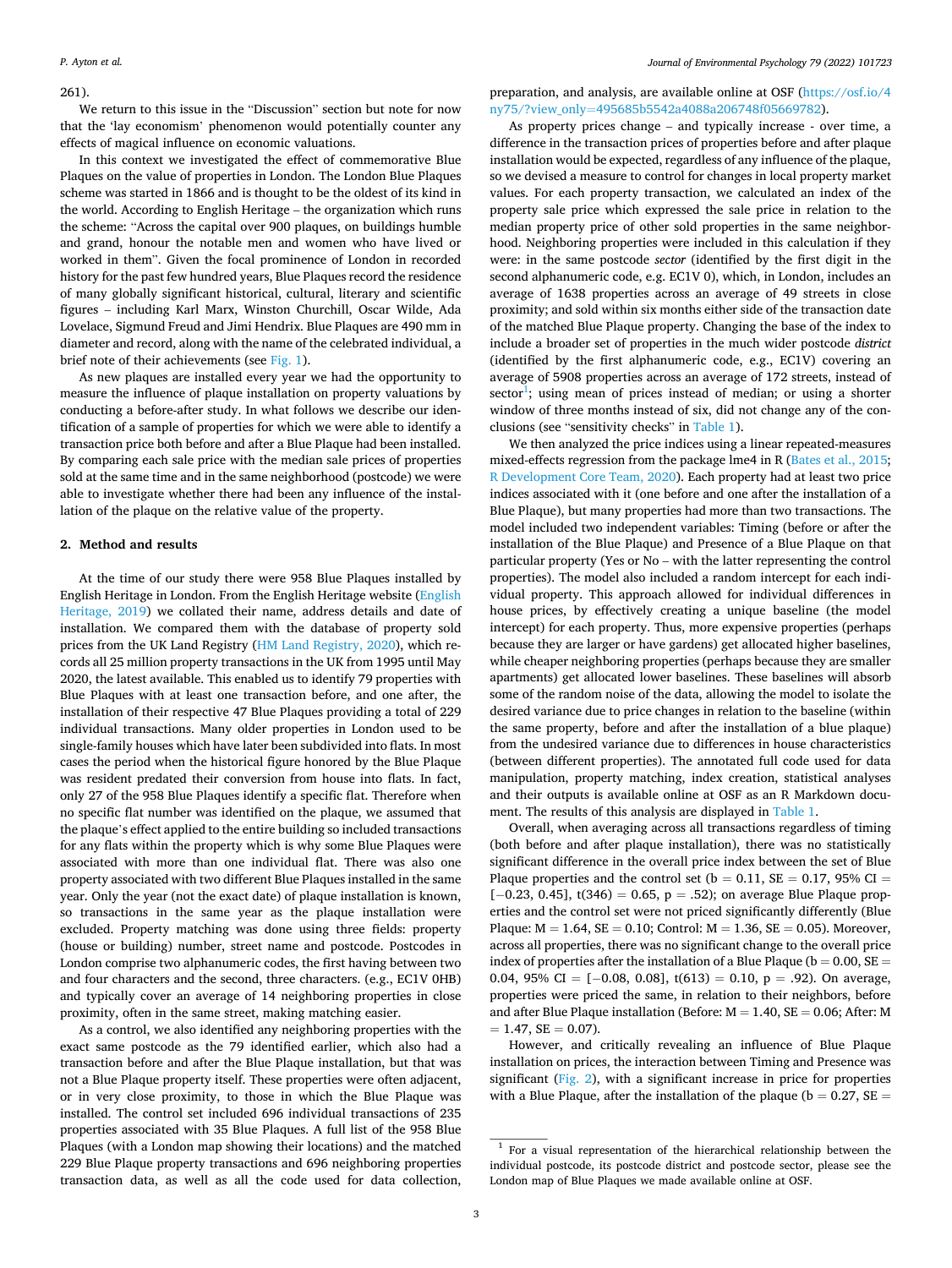<span id="page-3-0"></span>

**Fig. 1.** Examples of blue plaques.

#### **Table 1**

Regression coefficients for timing (before/after) and presence (yes/no) of blue plaques on indexed property prices.

| $DV = Price index$ | Main<br>Model | (A) Postcode<br>district | (B) Mean  | (C) Three-<br>month window |
|--------------------|---------------|--------------------------|-----------|----------------------------|
| Predictors         | h             | b                        | h         | h                          |
|                    | [95% CI]      | [95% CI]                 | [95% CI]  | [95% CI]                   |
| (Intercept)        | $1.42***$     | $1.47***$                | $1.05**$  | $1.42***$                  |
|                    | [1.25,        | [1.28, 1.65]             | [0.93,    | [1.25, 1.59]               |
|                    | 1.591         |                          | 1.171     |                            |
| $T$ iming = After  | 0.00          | 0.03                     | $-0.02$   | $-0.01$                    |
|                    | $[-0.08,$     | $[-0.6, 0.11]$           | $[-0.08,$ | $[-0.09, 0.08]$            |
|                    | 0.081         |                          | 0.041     |                            |
| $Presence = Yes$   | 0.11          | 0.20                     | 0.09      | 0.09                       |
|                    | $[-0.23,$     | $[-0.17, 0.57]$          | $[-0.15,$ | $[-0.25, 0.43]$            |
|                    | $0.45$ ]      |                          | 0.331     |                            |
| $T$ iming = After: | $0.27**$      | $0.18*$                  | $0.17**$  | $0.24**$                   |
| $Presence = Yes$   | [0.11,        | [0.01, 0.36]             | [0.05,    | [0.07, 0.42]               |
|                    | 0.431         |                          | 0.281     |                            |
| N properties       | 314           | 314                      | 314       | 314                        |
| N transactions     | 925           | 925                      | 925       | 925                        |
| Marginal $R^2$     | 0.008         | 0.008                    | 0.008     | 0.006                      |
| Conditional $R^2$  | 0.857         | 0.864                    | 0.847     | 0.833                      |

*Note*. The price index is calculated as the price of the property divided by the mean of the prices of neighboring properties (within the same postcode sector) which were sold in the six months before or after. Sensitivity checks are variations of this model, by changing: (A) postcode sector to the broader postcode district; (B) median to mean; and (C) six-month to three-month windows.  $* = p$  $<$  .05; \*\* = p  $<$  .01; \*\*\* = p  $<$  .001.



Timing (Before or After installation of a Blue Plaque)

**Fig. 2.** Price index of blue plaque and control properties before and after plaque installation.

0.08, 95% CI = [0.11, 0.43], t(614) = 3.26, p = .001). A resampling bootstrapping analysis ( $n = 10,000$ ) confirmed this finding, with an average coefficient of  $b = 0.28$  (95% C⋅I. = [0.12, 0.40]) for the interaction with an observed power of 84%.

Post-hoc comparisons showed that properties with a Blue Plaque saw a significant increase in price indices after the plaque installation (Before:  $M = 1.54$ ,  $SE = 0.13$ ; After:  $M = 1.75$ ,  $SE = 0.15$ , 95% CI = [−0.42, −0.13], t(615) = 3.82, p *<* .001, Cohen's d = 0.53). In contrast, neighboring control properties without a Blue Plaque saw no significant change to their price indices when a plaque was installed nearby (Before:  $M = 1.36$ ,  $SE = 0.06$ ; After:  $M = 1.37$ ,  $SE = 0.08$ , 95% CI =  $[-0.09, 0.08]$ , t(615) = 0.10, p = .92, Cohen's d = 0.008). Moreover, while the price of Blue Plaque and control properties was not significantly different before installation of their respective plaques (95%  $CI =$  $[-0.46, 0.23]$ , t(348) = 0.65, p = .52, Cohen's d = 0.22), Blue Plaque properties were significantly more expensive afterwards (95%  $CI =$  $[-0.73, -0.04]$ , t $(353) = 2.20$ ,  $p = .03$ , Cohen's  $d = 0.74$ ). Given that the median price of a property in London in the first five months of 2020 was £476,250, the increase of 27% in value is equivalent to a Blue Plaque installation premium of £128,500 (approximately US\$165,000).

To probe the possibility of a relationship between the *degree* of celebrity and the magnitude of the Blue Plaque effect we tested for the presence of a correlation between the fame of the person honored by the plaque and the magnitude of the relative price increase. Given evidence that human subject judgments of fame correlate well with the number of edits of the individual's Wikipedia page (Ramirez & [Hagen, 2018\)](#page-7-0), we introduced Wikipedia page edits as a mean-centered covariate to the main model described above. The total number of Wikipedia page edits, since page creation, for each individual was scraped from the Wikipedia website using Python (our Python code and outputs are available online at OSF). For plaques that honored two individuals at the same time, the number of edits for the two pages were added. As shown in [Table 2](#page-4-0) there was no change to the significance of the previous independent variables Presence and Timing, nor to their interaction. As before, only the coefficient for the interaction between Plaque (=Yes) and Timing (=After) was significant ( $p = .001$ ). The new variable, Wikipedia Page Edits, was not significantly associated with the price index by itself ( $p = .92$ ), nor via the interaction with Timing ( $p = .80$ ) nor with Presence ( $p = .97$ ) nor their three-way interaction ( $p = .89$ ). The change in property prices after the installation of a Blue Plaque was also not significantly associated with the number of Wikipedia Page edits.

Nevertheless Blue Plaques may vary in their appeal; there may be characteristics of Blue Plaque celebrants, other than their fame per se*,*  that render the properties they grace more or less desirable*.* For example, some categories of celebrity may be more appealing than others; for example, figures from popular culture - literary figures or "stars" from the performing arts - may be more desirable previous inhabitants of a property than less glamorous scientists or politicians. For example, while the writer Graham Greene has substantially fewer page edits (1,669) than General James Wolfe "Victor of Quebec" (2674) it is not hard to imagine that, in the minds of many, the kudos of their Blue Plaques might well be very different. Moreover, some Blue Plaques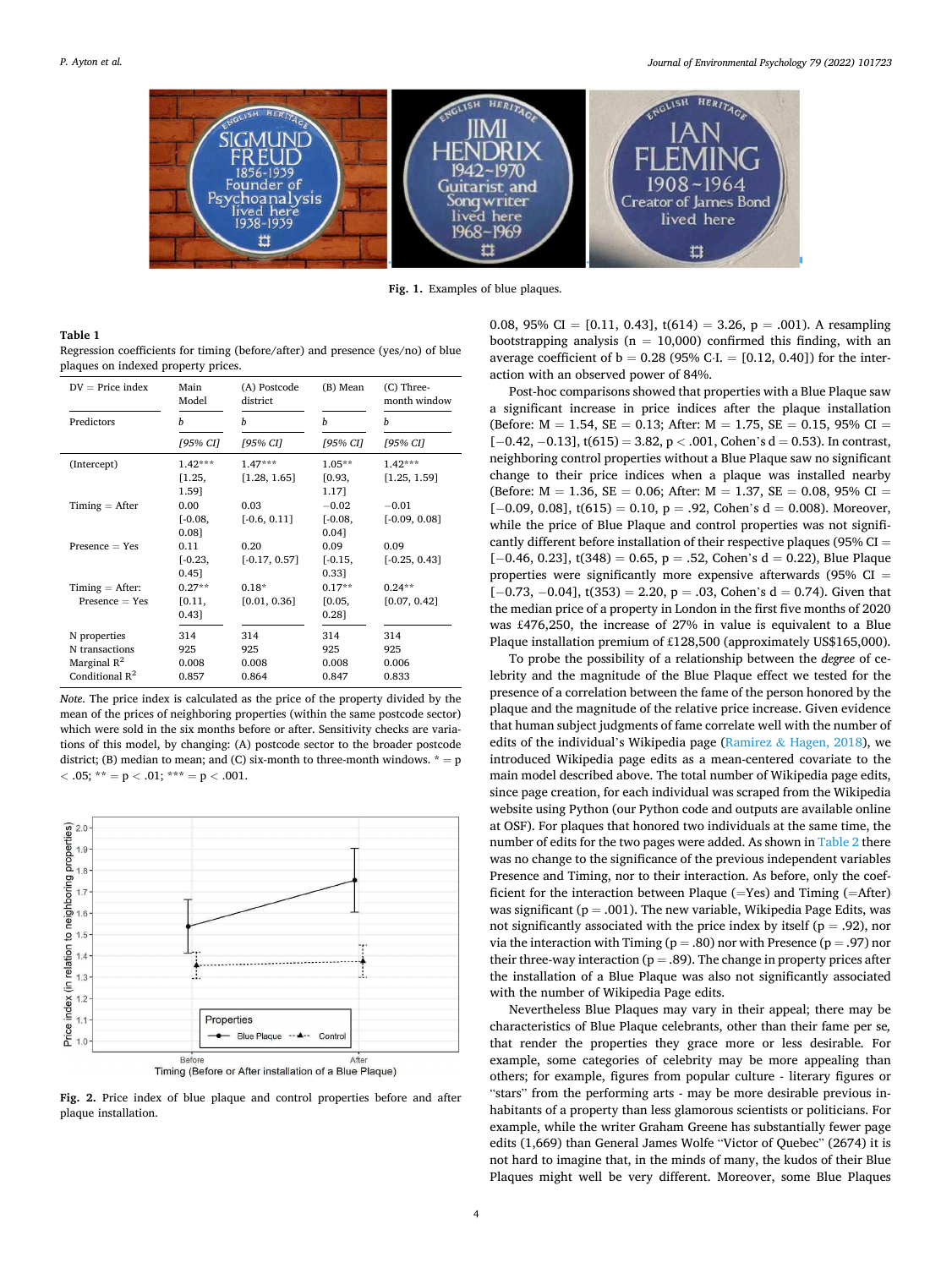#### <span id="page-4-0"></span>**Table 2**

Regression coefficients with covariates for number of wikipedia edits and blue plaque desirability ratings.

| $DV = Price index$                | (A) Wikipedia Edits |           | (B) Subjective Ratings |           |
|-----------------------------------|---------------------|-----------|------------------------|-----------|
| Predictors                        | b                   | [95% CI]  | b                      | [95% CI]  |
| (Intercept)                       | $1.42***$           | [1.24,    | $1.42***$              | [1.25,    |
|                                   |                     | 1.591     |                        | 1.591     |
| $T$ iming = After                 | 0.00                | $[-0.08,$ | 0.00                   | $[-0.07,$ |
|                                   |                     | 0.081     |                        | 0.081     |
| $Presence = Yes$                  | 0.12                | $[-0.23,$ | 0.11                   | $[-0.23,$ |
|                                   |                     | $0.46$ ]  |                        | 0.451     |
| $T$ iming = After: Presence = Yes | $0.28***$           | [0.11,    | $0.27**$               | [0.11,    |
|                                   |                     | 0.441     |                        | 0.431     |
| Wikipedia Edits (x 1000)          | $-0.01$             | $[-0.13,$ |                        |           |
|                                   |                     | 0.121     |                        |           |
| $T$ iming = After: Edits          | $-0.01$             | $[-0.07,$ |                        |           |
|                                   |                     | 0.051     |                        |           |
| $Presence = Yes: Edits$           | $-0.00$             | $[-0.18,$ |                        |           |
|                                   |                     | 0.171     |                        |           |
| $T$ iming = After: Presence =     | $-0.01$             | $[-0.09,$ |                        |           |
| Yes: Edits                        |                     | 0.08]     |                        |           |
| <b>Subjective Ratings</b>         |                     |           | 0.00                   | $[-0.02,$ |
|                                   |                     |           |                        | 0.021     |
| $T$ iming = After: Ratings        |                     |           | $-0.00$                | $[-0.01,$ |
|                                   |                     |           |                        | 0.011     |
| $Presence = Yes: Ratings$         |                     |           | 0.01                   | $[-0.03,$ |
|                                   |                     |           |                        | 0.041     |
| $T$ iming = After: Presence =     |                     |           | 0.01                   | $[-0.01,$ |
| Yes: Ratings                      |                     |           |                        | 0.021     |
|                                   |                     |           |                        |           |
| N properties                      | 314                 |           | 314                    |           |
| N transactions                    | 925                 |           | 925                    |           |
| Marginal $R^2$                    | 0.009               |           | 0.009                  |           |
| Conditional $R^2$                 | 0.857               |           | 0.857                  |           |

*Note.* (A) number of Wikipedia edits since page was created (divided by 1000); and (B) elicited subjective ratings on a scale 0–100 for the desirability of living in a property with a Blue Plaque. Both new covariates were mean-centered.  $** = p$  $<$  .01; \*\*\* = p  $<$  .001.

commemorate individuals who, while barely known at all nowadays, celebrate accomplishments possessing an irresistible charm. The entertainer Fred Russell is a case in point; while now largely forgotten, the plaque recording him as "the father of modern ventriloquism" might plausibly have an appeal disproportionate to his celebrity. More negatively, buyers of 19 Collingham Gardens in South Kensington, where a Blue Plaque records that a previous occupant was the Egyptologist Howard Carter, discoverer of Tutankhamen's tomb, might have thought twice about the alleged curse of Tutankhamen which, despite the fact that Carter lived for over 16 years after opening the tomb, remains a popular myth.<sup>2</sup>

To investigate the potential effects of variability in the desirability of Blue Plaques we elicited ratings of the desirability of each of the 47 Blue Plaques in our set of properties. Using Prolific Academic, we recruited 150 individuals, all property owners resident in London, to complete an online survey which elicited ratings of the desirability of the Blue Plaques. Each individual viewed pictures of ten of the plaques, so they could read the name of the individual and why they were commemorated, and rated each plaque on a 1–100 point scale to indicate "to what extent would any of the following blue plaques affect which home you choose". The task took an average time of 2.8 min to complete and participants were paid £1 (Survey HTML and JavaScript code, text file with instructions, and participant dataset are available online at OSF). We introduced the mean-centered participant ratings of the Blue Plaques as a covariate to the main model (see Table 2). Again, the same results

from the original variables (Presence and Timing) were replicated, with only their interaction being significant ( $p = .001$ ). There was no overall main effect of Rating on price index ( $p = .99$ ) or its interactions with Presence ( $p = .77$ ) or Timing ( $p = .72$ ), nor their three-way interaction  $(p = .50)$ . The change in property prices after the installation of a Blue Plaque was not significantly correlated with their subjective ratings.

While we were unable to attribute any variance in the substantial impact of plaques on property values to either the celebrity of the notable persons or ratings of the plaque's desirability we note that, for our modest sample of properties, correlations will be undermined by the noisiness of the data relative to the variance in the desirability of the plaques: property sales prices will be affected by a large number of factors that will vary across our sample of properties.

#### **3. Discussion**

Our analysis demonstrates a substantial influence of the installation of commemorative plaques on property values; after a plaque was installed the sales prices of London properties increased by 27% more than the sales prices of other neighboring properties lacking the advantage of a plaque over the same period. This represents a very substantial premium; applied to the median price of a property in London in the beginning of 2020, the difference attributable to the presence of the Blue Plaque is £128,500 (around US\$165,000 in July 2020 when we conducted the analyses). The magnitude of this effect is all the more remarkable given both the weaker reported potency of positive effects of magical contagion [\(Rozin et al., 1989\)](#page-7-0) and the finding that magical contagion is substantially less likely to influence monetary values ([Rozin](#page-7-0)  [et al., 2007\)](#page-7-0) that we noted earlier.

We have assumed that the observed influence of a Blue Plaque on property value is as a result of magical contagion – in effect the close connection of the property with the commemorated notable individual – because there is no plausible alternative possibility: the installation of a Blue Plaque has, beyond its trivial physical manifestation, no tangible impact on the property. Unlike other value-adding interventions – such as improving (e.g., by adding extensions or amenities such as a modern kitchen) – the addition of the Blue Plaque does not change any palpable aspect of a residence. However, even though the addition of the plaque is a trivial alteration to the physical manifestation of a property it nonetheless plainly confers substantial tangible monetary value, reflecting recognition of a special status conferred on the property via the magical contagion from the identified notable person celebrated as having inhabited the property.

It is easy to envisage that the place where someone lived for an extended period would be considered as among the most potent examples of things that can retain their personal essence. Although [Nemeroff](#page-6-0)  [and Rozin \(2018\)](#page-6-0) have proposed that contagion tends to operate in an all-or-nothing fashion, such that only minimal contact is necessary to accomplish a substantial contagion effect, and that more extended contact produces only small additional effects, they also refer to a study we cited earlier (Newman & [Bloom, 2014\)](#page-6-0) showing increased impact of contagion on auction prices for items with increasing amounts of contact from celebrities, acknowledging that this challenges the generality of their dose insensitivity claim. [Newman](#page-6-0) & Bloom's (2014) study also showed an effect of association independent from the effect of the amount of contact such that items with some explicit connection to the celebrity were valued higher. Accordingly we could anticipate that, just as Pele's guitar and John Lennon's shirt might not command the same prices as Pele's shirt and John Lennon's guitar, a notable person's home would attract a significant valuation.

We should acknowledge that one limitation of our before-after methodology is our unverified assumption that, aside from the installation of the Blue Plaque, there were no other substantive changes to the Blue Plaque properties. Thus, although we have no evidence for it, it is possible that the installation of a Blue Plaque on their property may have prompted owners to make improvements and that it is these

 $^{\rm 2}$  While it is an "unofficial" Blue Plaque – not one erected by English Heritage - the Blue Plaque commemorating Priss Fotheringham, a 17th century resident of Whitecross street, noting she was known as "the second best whore in the city" might also be less likely to excite demand - at least for some.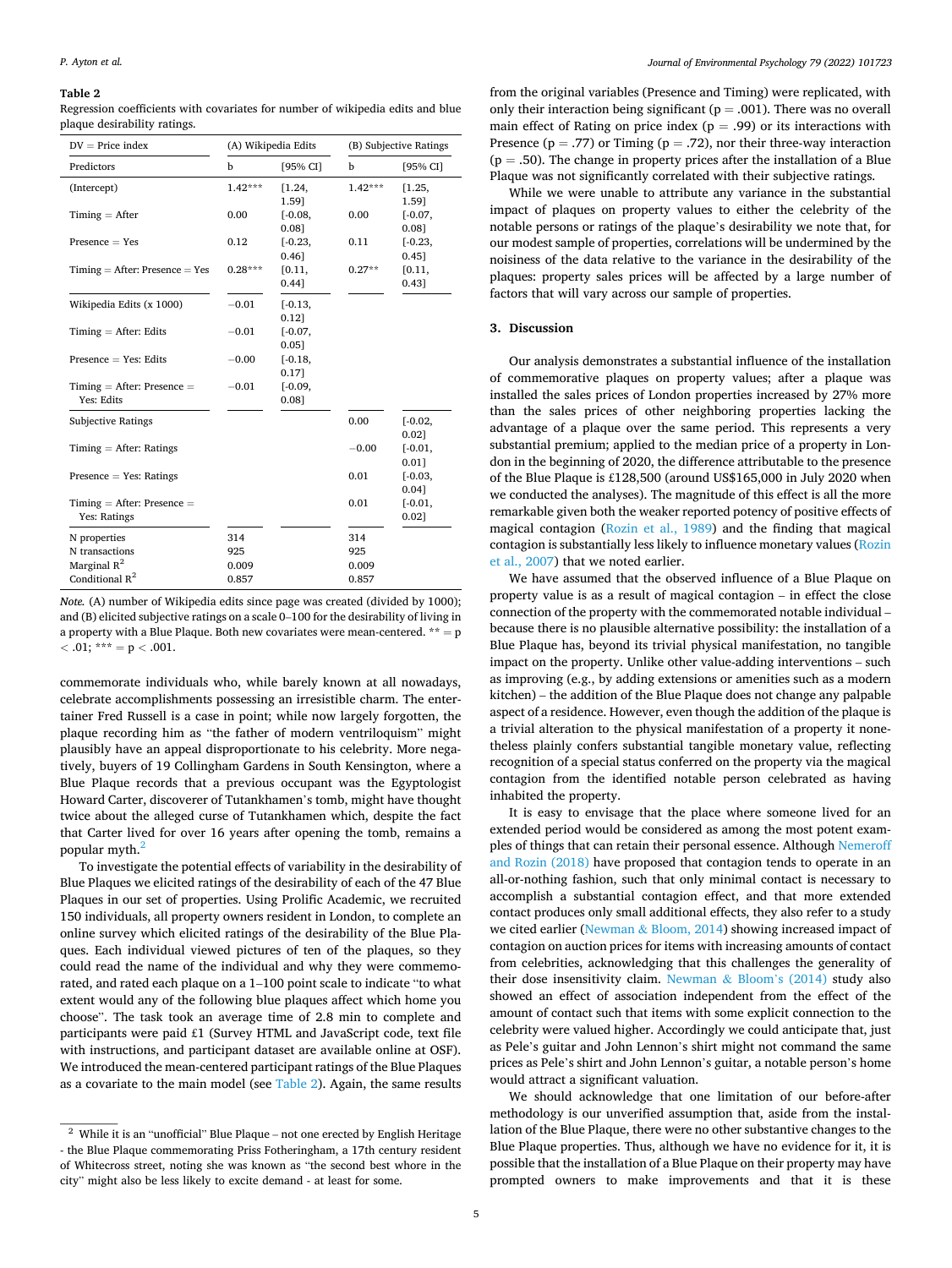improvements, rather than the presence of the plaque per se, that are responsible for the uplift in value. While we are unable to corroborate that the awarding of plaques was not associated with such selective improvements, the enormous magnitude of the effect speaks against it. Accounting for the magnitude of this effect by assuming property improvements were responsible would imply that these properties received quite extraordinary levels of investment - far more than would be attributable to even lavish redecorations. We submit that it strains credulity that such an eventuality occurred to the extent that it added an average of £128,500 in value across all the 79 Blue Plaque properties in our sample.

Perhaps the closest similar findings to ours - despite the fact that they do not involve magical contagion - are from studies showing that superstitions about particular numbers can influence buying decisions and affect market prices. In the Chinese culture vehicle license plates with the lucky number eight are auctioned at relatively high prices and vehicle plates with the unlucky number four are auctioned at relatively low prices (Chong & [Du, 2008](#page-6-0); [Ng et al., 2010;](#page-6-0) [Woo et al., 2008](#page-7-0); [Woo](#page-7-0) & [Kwok, 1994](#page-7-0)). In housing markets, houses with an address number ending in eight are traded at a premium, whereas houses with a number ending in four are traded at a discount (Bourassa & [Peng, 1999; Chau](#page-6-0)  [et al., 2001](#page-6-0); [Fortin et al., 2014; He, Liu, Sing, Song,](#page-6-0) & Wong, 2020; [Shum](#page-7-0)  [et al., 2014](#page-7-0)). Similar effects have also been observed outside Chinese culture; [Antipov and Pokryshevskaya \(2015\)](#page-6-0) find more western numerological preferences - preference for 7 and aversion to 13 - in the Russian apartment market. Numerical addresses, unlike Blue Plaques, are, with rare exceptions, fixed and inherent features of a property; nevertheless, the higher prices of Blue Plaque properties, like auspiciously numbered properties in Chinese culture, ultimately reflect a magical belief – in this case that the connection to the notable figure in some way confers some benefit via magical contagion on contemporary residents.

That such preferences so significantly perturb market prices for serious transactions may appear surprising and even implausible, yet there is good evidence that magical thinking is far from unusual; it is not restricted to the uneducated, or to people with specific mental deficiencies, but is prevalent among intelligent, emotionally stable adults ([Risen, 2016\)](#page-7-0). [Legare et al. \(2012\)](#page-6-0) have reviewed evidence indicating that the tendency to invoke supernatural explanations is widespread in both industrialized and developing countries such that relatively few adults exhibit an exclusively natural mode of reasoning devoid of all references to the supernatural. Moreover, although traditional accounts of cognitive development have treated invocations of the supernatural in explanatory accounts of events as reflecting immature or primitive modes of thinking that is outgrown in the course of cognitive development, these authors find that natural explanations do not necessarily replace supernatural explanations following gains in knowledge, education, and technology. Indeed [Legare et al. \(2012\)](#page-6-0) noted evidence that both natural and supernatural explanations can coexist in the same minds to interpret the very same events and that supernatural explanations often increase rather than decrease with age such that supernatural explanations are endorsed more often among adults than younger children.

Nevertheless, in the context of magical contagion research, the fact that magical contagion from former notable residents of a property can produce sizeable effects in the London property market *is* somewhat surprising for two reasons noted earlier: the weaker reported potency of positive effects of magical contagion [\(Rozin et al., 1989\)](#page-7-0) and the finding that magical contagion is substantially less likely to influence monetary values [\(Rozin et al., 2007\)](#page-7-0).

With regard to the reduced potency of positive effects this is a matter of relative degree - the presence of positive effects is not in doubt. Moreover the perceived magical effect of a notable person on a home they lived in might be expected to be strong given the evidence that positive contagion shows dose sensitivity from contact with celebrities (Newman & [Bloom, 2014\)](#page-6-0) and the bones and other body parts of saints

(Nemeroff  $&$  [Rozin, 2018\)](#page-6-0). Furthermore a building is unlikely to carry negativity akin to that which may have weakened the positivity of items like Mother Theresa's sweater (Nemeroff & [Rozin, 2018\)](#page-6-0).

The notion that magical contagion – positive or negative - is substantially less likely to influence monetary values rests on an empirical observation and an accompanying theoretical account. Recall that, despite Rozin et al.'s (2007) respondents indicating a reduced willingness to rent a condominium previously inhabited for a week by a convicted murderer, this didn't much alter the maximum rent many stated they would be prepared to pay. The account for this is what Hsee et al. [\(2003\)](#page-6-0) termed lay economism – effectively that, when money is involved, emotive considerations are overruled by 'rules' that favor more rationalistic attributes, such as economic values, quantitative specifications and functions. However Rozin et al.'s (2007) finding, and the findings of both [Hsee et al. \(2003\)](#page-6-0) and [Amir and Ariely \(2007\)](#page-6-0) that underpin the lay economism account, were observed in rather different decision contexts than those applying to home buyers in London. Indeed, we wonder whether Rozin et al.'s (2007) finding that money makes the mind less magical, would replicate in a real market context.

In Rozin et al.'s study respondents contemplated simple hypotheticals where they were asked to indicate the highest price they would pay to rent "exactly equivalent" properties previously rented by either a regular person or a murderer. For this judgment the influence of the previous inhabitant is the *only* distinguishing feature between two identical properties. It might be supposed that such a clear presentation would provide an ideally sensitive test of magical influence; however, that transparency might, as indeed [Rozin et al. \(2007\)](#page-7-0) proposed, have led to respondents invoking rules to override feelings that they deemed to be irrational. Yet, critically, such rules may not be invoked under less transparent circumstances; indeed, buyers in the London property market will rarely - if ever – simultaneously contemplate two properties that are identical save that one has a Blue Plaque and one does not. Given that our Blue Plaque study finds effects of magical contagion on price so markedly different to those of [Rozin et al. \(2007\)](#page-7-0) we suspect that, in a market context, where available homes are not identical, but vary in all sorts of subtle but significant ways that are hard to evaluate and trade-off, previous occupancy by a murderer may have bigger effects than buyers would explicitly acknowledge – or, indeed, perhaps even be aware of - resulting in non-negligible effects on market rents.<sup>3</sup> Similarly, in the context of evaluating a multi-attribute residential home the presence of a Blue Plaque might go unfettered by the kind of rules envisaged by [Amir and Ariely \(2007\)](#page-6-0) and [Hsee et al. \(2003\)](#page-6-0) – not least because, amidst all the characteristics of all the homes they are contemplating buying, it may not be obvious to the buyer that demand, and hence price, are being much influenced by this feature. As our analysis illustrates, inferring the presence and magnitude of the Blue Plaque premium requires access to, and collation of, voluminous data widely dispersed both geographically and temporally, together with computational analyses that simply would not be feasible for individuals to undertake. We think it unlikely that buyers will appreciate how much the price they paid was inflated by the influence of the plaque.

Research based on interviews with house buyers suggest that the decision to buy is often affect-based and intuitive (Koklic & [Vida, 2009](#page-6-0); [Levy et al., 2008](#page-6-0); Munro & [Smith, 2008\)](#page-6-0) and that cognitive and rational

 $3$  A similar question arises about the [Hsee et al. \(2003\)](#page-6-0) studies discussed earlier which all showed a discrepancy between what people say they would choose and what they predicted would be most enjoyable – but which also all involved hypothetical choices. There may well be a further discrepancy between hypothetical and actual decisions: for perhaps more self-conscious hypothetical choices people may say that they would choose A over B because A is superior on "rational" criteria but, for actual choices, be more likely to choose B over A because B is superior on more emotive criteria – particularly when influenced by rapid automatic associations unchecked by slower more deliberative reflection (cf. [Devine, 1989; Neely, 1977;](#page-6-0) [Strack et al., 1993](#page-7-0)).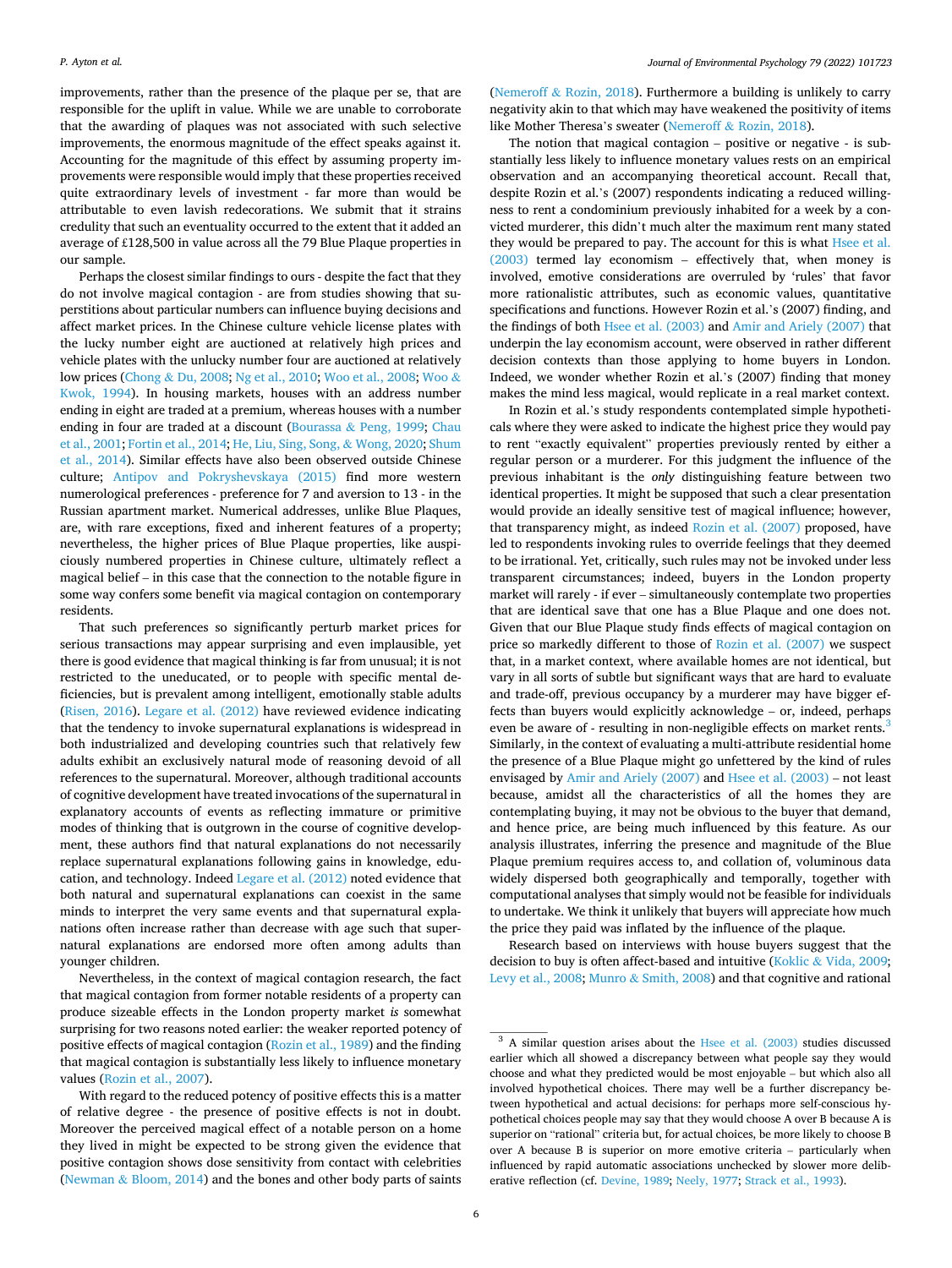<span id="page-6-0"></span>factors cannot sufficiently explain consumer behavior when deciding to buy a house. Consistent with the idea that buyers are not fully aware of the influence of Blue Plaques on prices, the evidence cited to show that house buyers' decisions are driven more by emotion than calculation also shows that buyers are not fully cognizant of the factors influencing their buying decisions. For instance, buyer comments such as: "I've got no idea [why this house is better than the others]… it just feels right. It really just feels right." (Levy et al., 2008, p. 286); "We just liked it. There's no rhyme nor reason… you don't really know why you know… [it's] just a feeling a house gives you." (Munro & Smith, 2008, p. 362) and "You know, it's such a big purchase. It's almost too big. At some point you just have to close your eyes and go with your gut." [\(Reid,](#page-7-0)  [2014,](#page-7-0) p. 159) indicate that buyers find their own reasoning somewhat impalpable. It is striking, given the tendency of people to generate reasons to justify even relatively unimportant choices (Johansson et al., 2005; Nisbett & [Wilson, 1977\)](#page-7-0), that these quoted home buyers were so bereft of tangible reasons for what, for many, is the most important financial commitment of their lives.

While self-reports of introspections of reasons for choice cannot serve as strong evidence of choice processes, observed characteristics of people's housing choices also indicate that buyers do not behave as economic theory would anticipate. For example, that people with longer commuting times report systematically lower subjective well-being (Stutzer & [Frey, 2008\)](#page-7-0) suggests that people's housing choices do not successfully tradeoff costs and benefits and may be subject to a focusing illusion whereby attention and judgment are disproportionately influenced by distinctive affective attributes (cf. Schkade & [Kahneman,](#page-7-0)  [1998\)](#page-7-0).

Trivial attributes can sometimes have significant influence on choice – particularly when they enable the resolution of an otherwise intractable choice problem (Brown & Carpenter, 2000). However, *en masse*, arbitrary but commonly shared preferences can have significant and detrimental collective consequences (Falk et al., 2009). In market contexts, as with the present case, popular choices will increase demand thereby potentially raising prices. Our finding that property prices are significantly altered by the advertised commemoration of notable historical individuals raises questions about the effects of magical thinking in economic contexts that merit further investigation.

## **Author statement**

Peter Ayton: Conceptualization, Methodology, Writing- Original draft preparation. Writing – revision. Leonardo Weiss Cohen: Writing-Original draft preparation, Writing – revision, Methodology, Data curation, Data analysis, Programming, statistical modelling. Matthew Barson: Data gathering, Data analysis, Programming.

## **Declaration of competing interest**

The authors have no conflict of interest to declare.

## **Acknowledgements**

We are grateful to Paul Rozin and an anonymous reviewer for invaluable comments on an earlier draft of this article.

## **References**

- Amir, O., & Ariely, D. (2007). Decisions by rules: The case of unwillingness to pay for beneficial delays. *Journal of Marketing Research, 44*(1), 142–152. [https://doi.org/](https://doi.org/10.1509/jmkr.44.1.142)  [10.1509/jmkr.44.1.142](https://doi.org/10.1509/jmkr.44.1.142)
- [Antipov, E. A., & Pokryshevskaya, E. B. \(2015\). Are buyers of apartments superstitious?](http://refhub.elsevier.com/S0272-4944(21)00176-6/sref2)  [Evidence from the Russian real estate market.](http://refhub.elsevier.com/S0272-4944(21)00176-6/sref2) *Judgment and Decision Making, 10*(6), 590–[592](http://refhub.elsevier.com/S0272-4944(21)00176-6/sref2).
- Bates, D., Mächler, M., Bolker, B. M., & Walker, S. C. (2015). Fitting linear mixed-effects models using lme4. *Journal of Statistical Software, 67*(1), 1–48. [https://doi.org/](https://doi.org/10.18637/jss.v067.i01)  [10.18637/jss.v067.i01](https://doi.org/10.18637/jss.v067.i01)
- Baumeister, R. F., Bratslavsky, E., Finkenauer, C., & Vohs, K. D. (2001). Bad is stronger than good. *Review of General Psychology, 5*(4), 323–370. [https://doi.org/10.1037/](https://doi.org/10.1037/1089-2680.5.4.323)  [1089-2680.5.4.323](https://doi.org/10.1037/1089-2680.5.4.323)
- Bergkvist, L., & Zhou, K. Q. (2016). Celebrity endorsements: A literature review and research agenda. *International Journal of Advertising, 35*(4), 642–663. [https://doi.](https://doi.org/10.1080/02650487.2015.1137537) [org/10.1080/02650487.2015.1137537](https://doi.org/10.1080/02650487.2015.1137537)
- Blair, O. (2017, March 1). Inside world of celebrity memorabilia auctions: From Jimi hendrix's guitar to lady gaga's fingernail. The independent. [https://www.indepen](https://www.independent.co.uk/life-style/celebrity-memorabilia-auctions-jimi-hendrix-guitar-lady-gaga-fingernails-bonhams-christies-james-a7604546.html) [dent.co.uk/life-style/celebrity-memorabilia-auctions-jimi-hendrix-guitar-lady-gaga](https://www.independent.co.uk/life-style/celebrity-memorabilia-auctions-jimi-hendrix-guitar-lady-gaga-fingernails-bonhams-christies-james-a7604546.html)[fingernails-bonhams-christies-james-a7604546.html.](https://www.independent.co.uk/life-style/celebrity-memorabilia-auctions-jimi-hendrix-guitar-lady-gaga-fingernails-bonhams-christies-james-a7604546.html)
- [Bourassa, S. C., & Peng, V. S. \(1999\). Hedonic prices and house numbers: The influence](http://refhub.elsevier.com/S0272-4944(21)00176-6/sref7)  of feng shui. *[International Real Estate Review, 2](http://refhub.elsevier.com/S0272-4944(21)00176-6/sref7)*(1), 79–93.
- [Brown, C. L., & Carpenter, G. S. \(2000\). Why is the trivial important? A reasons-based](http://refhub.elsevier.com/S0272-4944(21)00176-6/sref8)  [account for the effects of trivial attributes on choice.](http://refhub.elsevier.com/S0272-4944(21)00176-6/sref8) *Journal of Consumer Research, 26*[\(4\), 372](http://refhub.elsevier.com/S0272-4944(21)00176-6/sref8)–385.
- Chau, K. W., Ma, V. S. M., & Ho, D. C. W. (2001). The pricing of "luckiness" in the apartment market. *Journal of Real Estate Literature, 9*(1), 31. [https://doi.org/](https://doi.org/10.1007/s00606-004-0173-8) [10.1007/s00606-004-0173-8](https://doi.org/10.1007/s00606-004-0173-8)
- Chong, T. T. L., & Du, X. (2008). Hedonic pricing models for vehicle registration marks. *Pacific Economic Review*. <https://doi.org/10.1111/j.1468-0106.2008.00400.x>
- [Devine, P. G. \(1989\). Stereotypes and prejudice: Their automatic and controlled](http://refhub.elsevier.com/S0272-4944(21)00176-6/sref11) components. *[Journal of Personality and Social Psychology, 56](http://refhub.elsevier.com/S0272-4944(21)00176-6/sref11)*(1), 5–18.
- English Heritage. (2019). Blue plaques. [https://www.english-heritage.org.uk/visit/blue](https://www.english-heritage.org.uk/visit/blue-plaques/) [-plaques/](https://www.english-heritage.org.uk/visit/blue-plaques/).
- Falk, R., Falk, R., & Ayton, P. (2009). Subjective patterns of randomness and choice: Some consequences of collective responses. *Journal of Experimental Psychology: Human Perception and Performance, 35*(1), 203–224. [https://doi.org/10.1037/0096-](https://doi.org/10.1037/0096-1523.35.1.203)  [1523.35.1.203](https://doi.org/10.1037/0096-1523.35.1.203)
- [Fedotova, N. O., & Rozin, P. \(2018\). Contamination, association, or social](http://refhub.elsevier.com/S0272-4944(21)00176-6/sref14) [communication: An examination of alternative accounts for contagion effects.](http://refhub.elsevier.com/S0272-4944(21)00176-6/sref14)<br>Judgment and Decision Making, 13, 150-162. *[Judgment and Decision Making, 13](http://refhub.elsevier.com/S0272-4944(21)00176-6/sref14)*, 150–162.
- Fortin, N. M., Hill, A. J., & Huang, J. (2014). Superstition in the housing market. *Economic Inquiry, 52*(3), 974–993.<https://doi.org/10.1111/ecin.12066>
- [Frazer, J. G. \(1890\).](http://refhub.elsevier.com/S0272-4944(21)00176-6/sref16) *The Golden Bough*. Macmillan.
- Frazier, B. N., & Gelman, S. A. (2009). Developmental changes in judgments of authentic objects. *Cognitive Development, 24*(3), 284–292. [https://doi.org/10.1016/j.](https://doi.org/10.1016/j.cogdev.2009.06.003)  [cogdev.2009.06.003](https://doi.org/10.1016/j.cogdev.2009.06.003)
- He, J., Liu, H., Sing, T. F., Song, C., & Wong, W.-K. (2020). Superstition, conspicuous spending, and housing market: Evidence from Singapore. *Management Science, 66*(2), 783–804. <https://doi.org/10.1287/mnsc.2018.3198>
- HM Land Registry. (2020). Price paid data. [https://www.gov.uk/government/statistical](https://www.gov.uk/government/statistical-data-sets/price-paid-data-downloads)[data-sets/price-paid-data-downloads.](https://www.gov.uk/government/statistical-data-sets/price-paid-data-downloads)
- Hood, B. M., & Bloom, P. (2008). Children prefer certain individuals over perfect duplicates. *Cognition, 106*(1), 455–462. [https://doi.org/10.1016/j.](https://doi.org/10.1016/j.cognition.2007.01.012) [cognition.2007.01.012](https://doi.org/10.1016/j.cognition.2007.01.012)
- Hsee, C. K. (1999). Value seeking and prediction-decision inconsistency: Why don't people take what they predict they'll like the most? *Psychonomic Bulletin & Review, 6*  (4), 555–561.<https://doi.org/10.3758/BF03212963>
- Hsee, C. K., & Rottenstreich, Y. (2004). Music, pandas, and muggers: On the affective psychology of value. *Journal of Experimental Psychology: General, 133*(1), 23–30. <https://doi.org/10.1037/0096-3445.133.1.23>
- Hsee, C. K., Zhang, J., Yu, F., & Xi, Y. (2003). Lay rationalism and inconsistency between predicted experience and decision. *Journal of Behavioral Decision Making, 16*(4), 257–272. <https://doi.org/10.1002/bdm.445>
- Johansson, P., Hall, L., Sikström, S., & Olsson, A. (2005). Failure to detect mismatches between intention and outcome in a simple decision task. *Science, 310*(5745), 116–119. <https://doi.org/10.1126/science.1111709>
- [Koklic, M. K., & Vida, I. \(2009\). A strategic household purchase: Consumer house buying](http://refhub.elsevier.com/S0272-4944(21)00176-6/sref25)  behavior. *[Managing Global Transitions, 7](http://refhub.elsevier.com/S0272-4944(21)00176-6/sref25)*(1), 75–96.
- Legare, C. H., Evans, E. M., Rosengren, K. S., & Harris, P. L. (2012). The coexistence of natural and supernatural explanations across cultures and development. *Child Development, 83*(3), 779–793.<https://doi.org/10.1111/j.1467-8624.2012.01743.x>
- Levy, D., Murphy, L., & Lee, C. K. C. (2008). Influences and emotions: Exploring family decision-making processes when buying a house. *Housing Studies, 23*(2), 271–289. <https://doi.org/10.1080/02673030801893164>
- Loewenstein, G. F., Hsee, C. K., Weber, E. U., & Welch, N. (2001). Risk as feelings. *Psychological Bulletin, 127*(2), 267–286. [https://doi.org/10.1037/0033-](https://doi.org/10.1037/0033-2909.127.2.267) [2909.127.2.267](https://doi.org/10.1037/0033-2909.127.2.267)
- Mauss, M. (1972). *[A general theory of magic \(translated by R. Brain\)](http://refhub.elsevier.com/S0272-4944(21)00176-6/sref29)*. WW Norton & Co [\(Original work published 1902\)](http://refhub.elsevier.com/S0272-4944(21)00176-6/sref29).
- Munro, M., & Smith, S. J. (2008). Calculated affection? Charting the complex economy of home purchase. *Housing Studies, 23*(2), 349–367. [https://doi.org/10.1080/](https://doi.org/10.1080/02673030701875097)  [02673030701875097](https://doi.org/10.1080/02673030701875097)
- [Neely, J. H. \(1977\). Semantic priming and retrieval from lexical memory: Roles of](http://refhub.elsevier.com/S0272-4944(21)00176-6/sref31) [inhibitionless spreading activation and limited-capacity attention.](http://refhub.elsevier.com/S0272-4944(21)00176-6/sref31) *Journal of [Experimental Psychology, 106](http://refhub.elsevier.com/S0272-4944(21)00176-6/sref31)*, 226–254.
- Nemeroff, C., & Rozin, P. (1994). The contagion concept in adult thinking in the United States: Transmission of germs and of interpersonal influence. *Ethos, 22*(2), 158–186. <https://doi.org/10.1525/eth.1994.22.2.02a00020>
- [Nemeroff, C., & Rozin, P. \(2018\). Back in touch with contagion: Some essential issues.](http://refhub.elsevier.com/S0272-4944(21)00176-6/sref33)  *[Journal of the Association for Consumer Research, 3](http://refhub.elsevier.com/S0272-4944(21)00176-6/sref33)*(4), 612–624.
- Newman, G. E., & Bloom, P. (2014). Physical contact influences how much people pay at celebrity auctions. *Proceedings of the National Academy of Sciences, 111*(10), 3705–3708.<https://doi.org/10.1073/pnas.1313637111>
- Ng, T., Chong, T., & Du, X. (2010). The value of superstitions. *Journal of Economic Psychology, 31*(3), 293–309. <https://doi.org/10.1016/j.joep.2009.12.002>